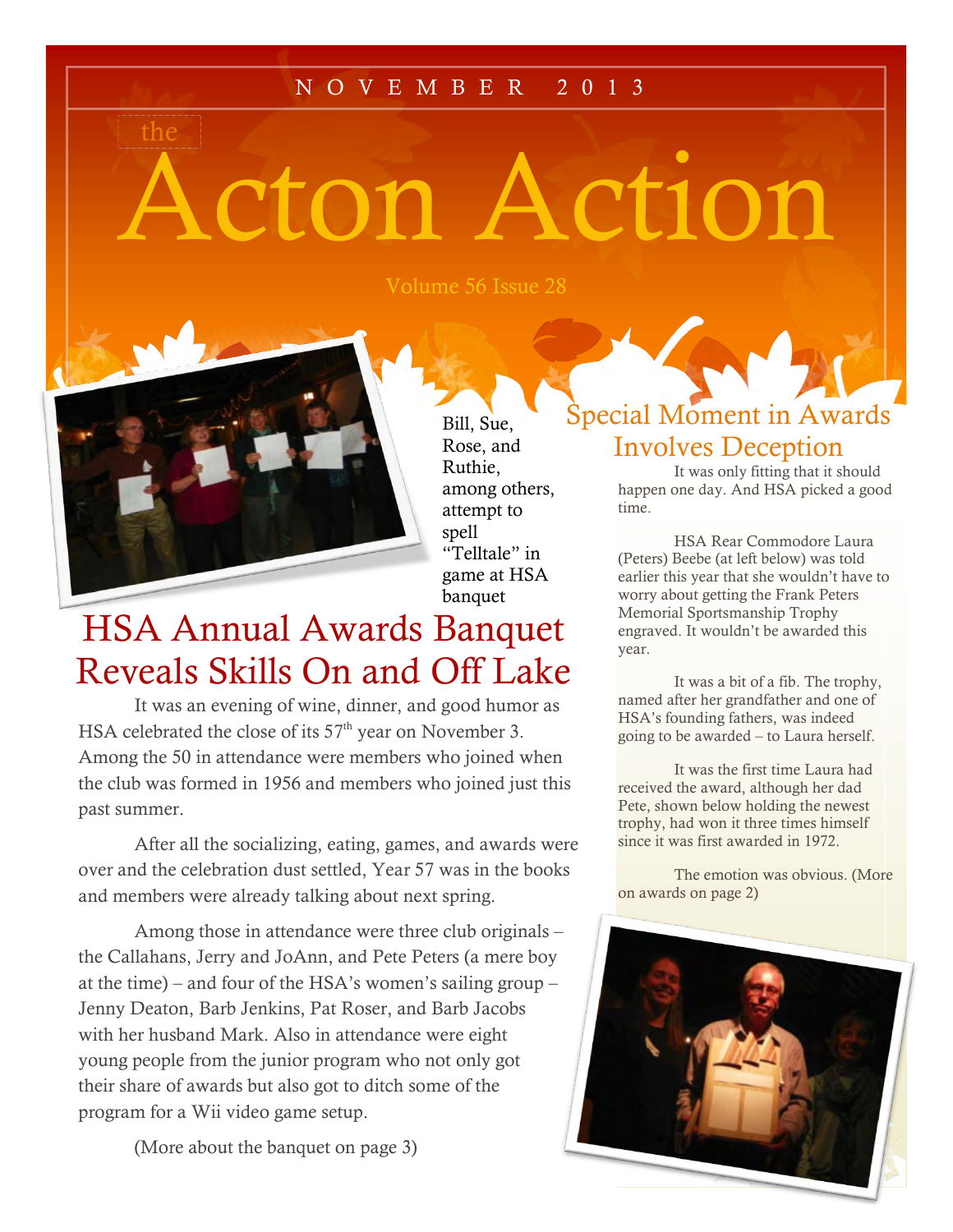



#### HSA Throws a Party!

**Among the many winners at the annual banquet was the dinner itself. More than "winner, winner, chicken dinner". HSA played host at the Barn n Bunk with a little something for everyone.**

After dinner, guests were divided into two groups for a match race of sorts in a game called "Sail Spell". Using letters on cards, participants were given words like "mainsheet" and "bowsprit" to spell. Once the word was announced, it was a race (what else) to see which team could

line up and spell the word correctly. Winning team members received a sailboat cookie cutter as their prize! Now that's big time.

The only glitches were a few missing letters that George Schultz and Don Fecher gleefully pointed out, and a protest about the spelling of "telltale". Research confirmed later that "Telltale" was indeed the correct spelling, although "telltail" is a less preferred alternative. (Protest denied  $\circledcirc$ ) The research by Gwen Marshall also turned up the term "Sail ticklers".

In pictures above, Brianna Brewster shows off her alphabet while Jim Mossman holds his letter up for approval. That's Jim's wife Sue giving moral support. At right, the tale gets told.



Few in attendance could remember a finer time at the Barn n Bunk. The past few banquets have been enhanced by wine merchant and

HSA Commodore Charlie DeArmon with his wine tasting event. Always a favorite. Charlie never gets weary talking about wine. We never get tired of tasting.

At right, teammates (from left) Brendan, Joe, Kevin, Don, Jerry, and Laura attempt to convince judges they have spelled "mainsheet" correctly and before the other team did.

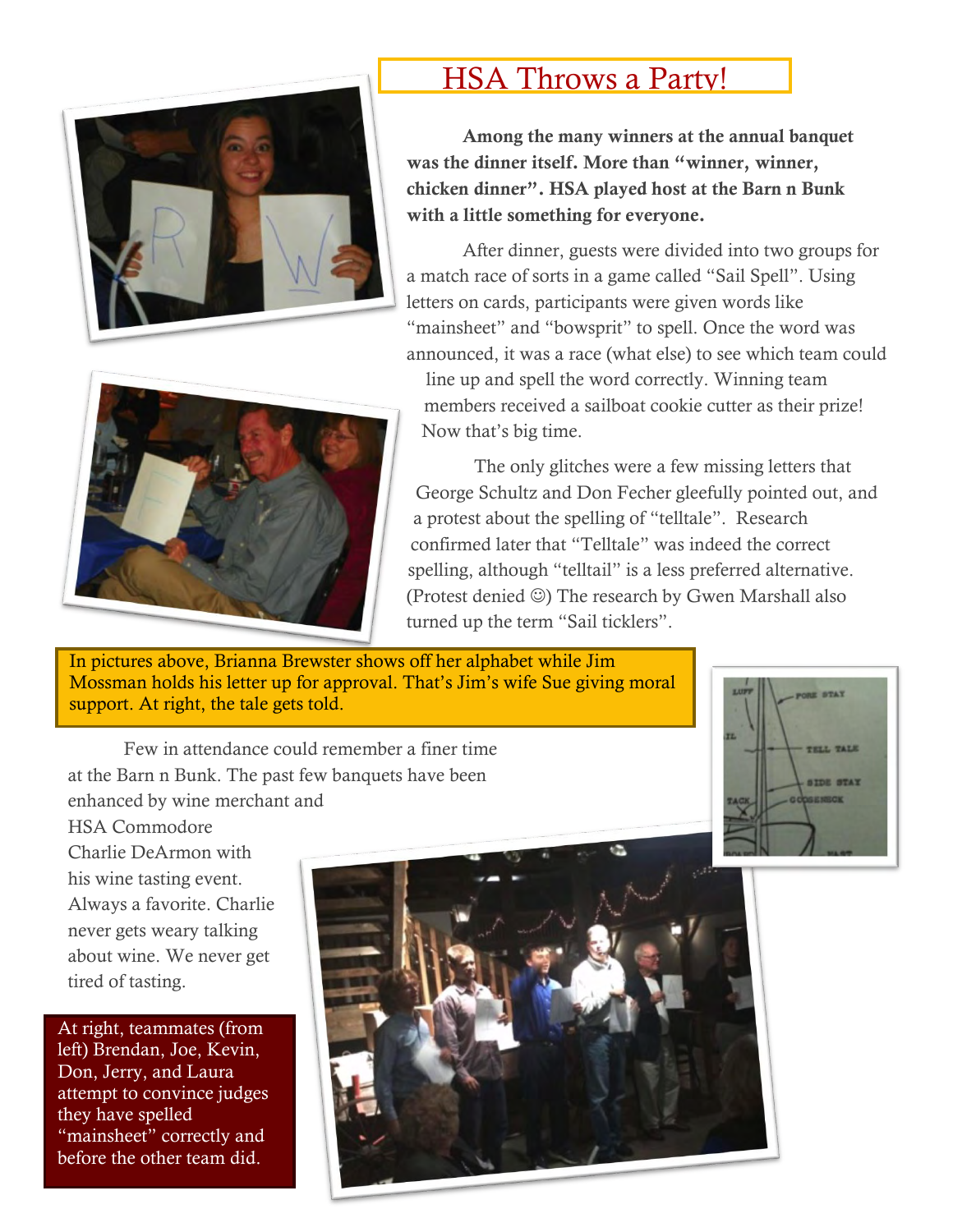



# Awards Aplenty Across Acton Association

In addition to Laura Beebe's accolade as the Frank Peters Memorial winner, there were other recipients for HSA's special awards.

Less traditional but nonetheless startling in their beauty and complexity were the three awards for HSA's special events. In June, the team of Don Fecher, Pete Peters, and Sydney Brooks won the Interfleet Championship, aka Noodle Races, even though Sydney apparently abandoned the race for some beach time. Their Trophy consisted of three boats on a plaque, each boat representing one of the three active fleets on Acton Lake.

The second event was Beach Day which had co-champions this year in veterans Roger

Henthorn and Bobbie Bode and the young guns team of Kayla Draper and Cosette Gunter (pictured in middle above). The tiebreaker (whose the cutest team) went to Kayla and Cosette who were presented with dashboard hula figures on green, grassy plaques.

Junior Megan DeArmon, picture at right above, won the Richard Saunders Memorial Trophy for junior sailing. Megan won not only for her success and development as a racer, but also for her commitment and enthusiasm for participation.

At left above is Jerry Brewster, posing with the Larry L. Johnson Challenger Award for his contributions to HSA this past season. Jerry, HSA's ambassador of good will, smiled.



#### **Pete Peters receiving the Bob Darlin Sportsmanship Award for 2013**

*In the picture at left, Pete Peters is presented the Bob Darlin Sportsmanship Award for distinguished service and sportsmanship. Pete not only displays the classical competitive spirit, he also was instrumental in securing the approval, drawing up plans, and supervising construction of the HSA storage shed over last winter and spring. Pete's contributions to the club, according to his nomination letter, written by Rose Schultz, was nothing short of impressive and phenomenal.*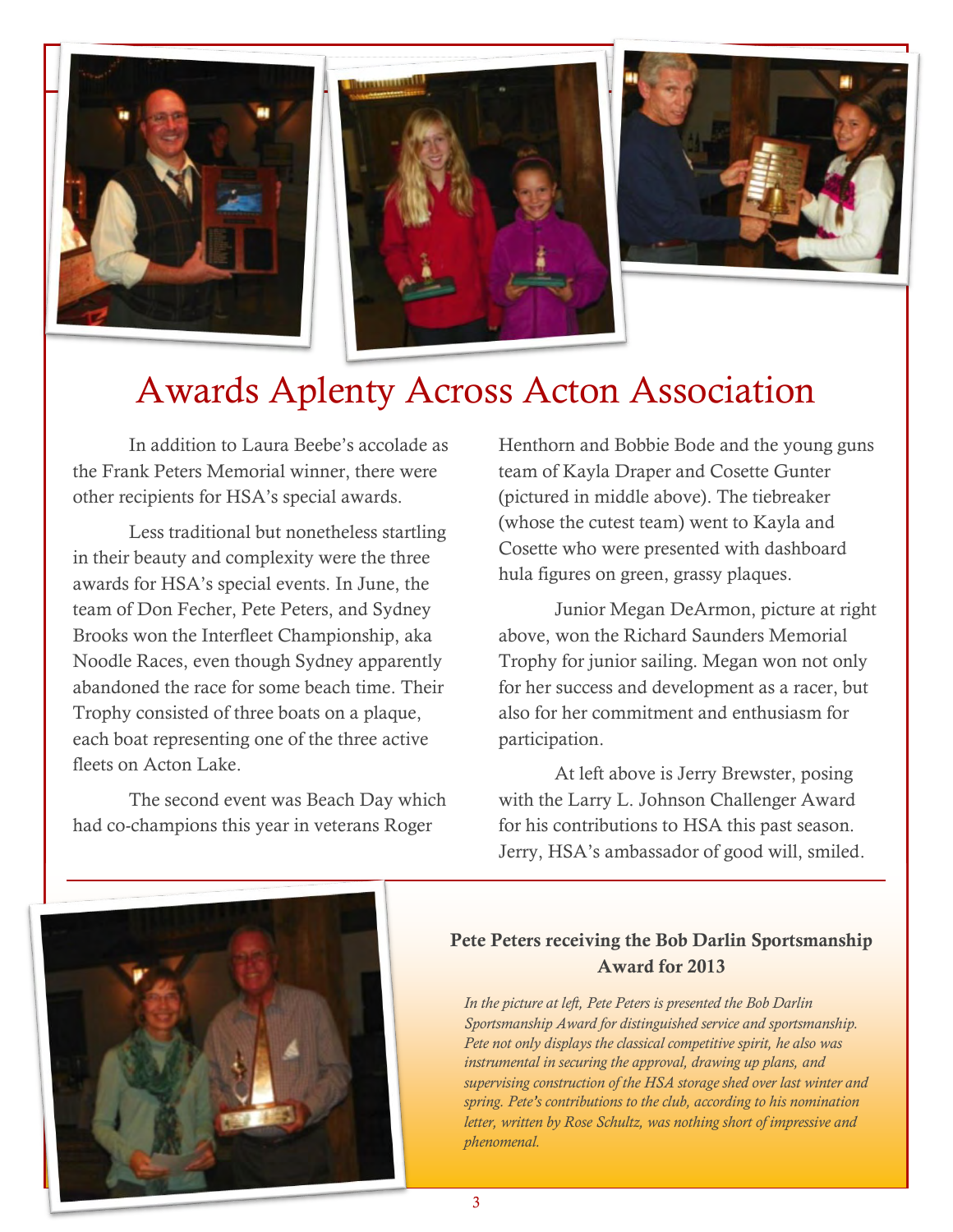# More Special Awards!

#### Kevin DeArmon Top Junior!

Few juniors in the past years have come on the scene and done so well so soon. Kevin DeArmon, son of Commodore Charlie DeArmon, was a repeat winner of the HSA Junior Championship for his performance this past season. Kevin not only

dominates juniors but occasionally





#### U.S. Sailing Award to Yours Truly

Last year's U.S. Sailing Award, one given for promoting sailing on Acton Lake, went to Yours Truly. I am truly honored that HSA's Executive Committee has again given me this award. It is one award that I covet and hope that everyone in our association strives for. Thanks.

*At left, Laura Beebe, who is in charge of trophies, talks sailing.*

#### OktoberFast Goes to … Wait…

Taking a page from actress Renee Zellweger who famously was in the bathroom when Hugh Grant announced she had won a Golden Globe Award, Bill Molleran was noticeably absent for his trophy for first place at the OktoberFast Sunfish Regatta. He came out of the bathroom to cheers and this photo opp.





#### Wine Curator in Chief

Commodore DeArmon, shown here, came with a special selection of wine just for sailors from the Dry Creek Vineyards. His selection from the vineyard, which claims to "combine a love for wine with a passion for sailing," proved that not just any grog will do.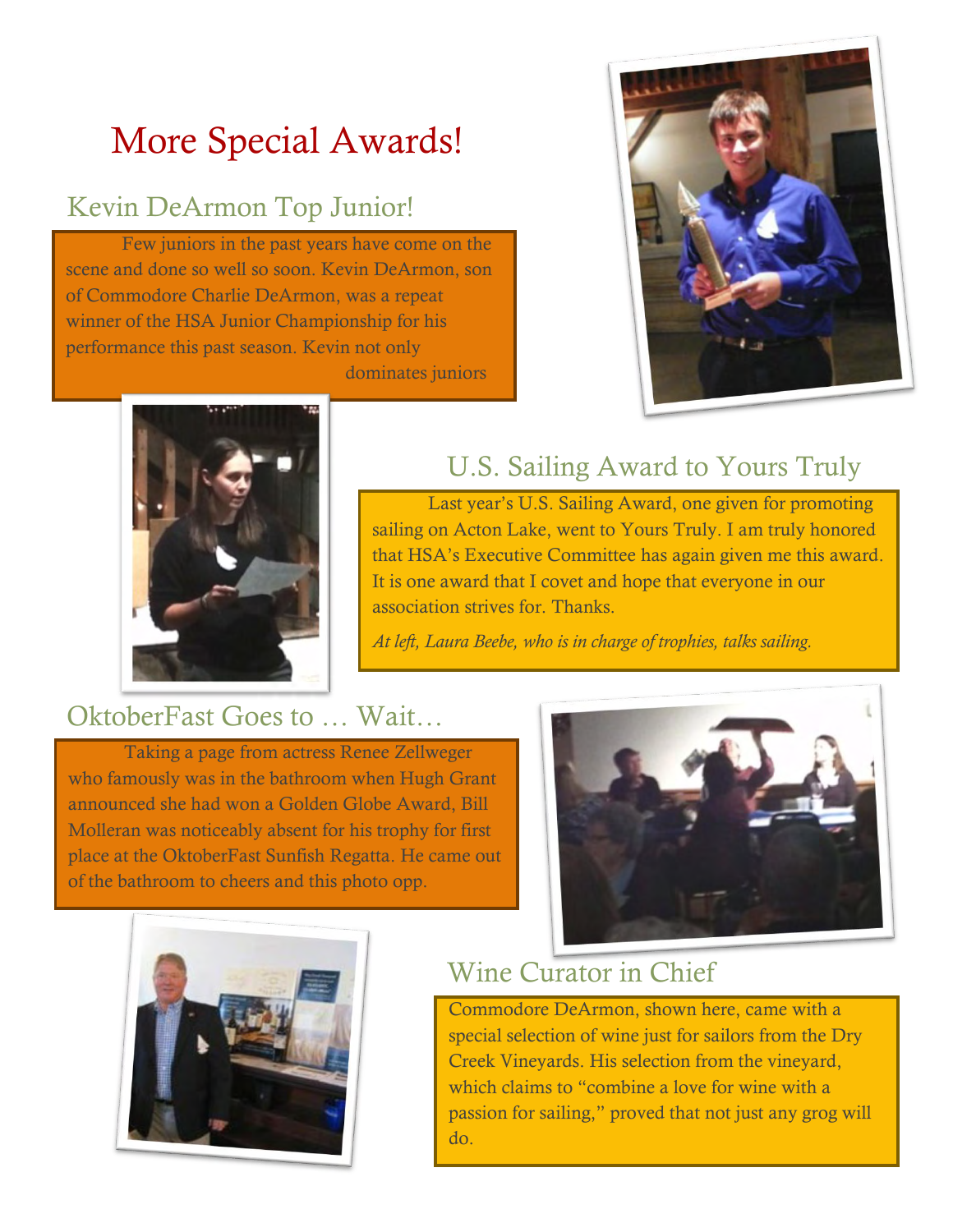### "And Now, the Envelope Please" HSA's Racing Awards Presented

Each year, HSA presents awards for those who participate in the racing program. Nearly half of those who raced in either the Spring or Fall Series or the three Holiday Series received a racing award.

Winning the award for the fleet with the most participation again was the Sunfish fleet which saw over 21 sailors suit up for competition in one or more Sunfish event. Of course, the Sunfish fleet has the advantage of drawing more participants due to Sunfish only events and junior participation, but they gladly accept the title.

In Sunfish racing, the ladies dominated the trophy hunt with Rose Schultz and Laura Beebe getting their names on four trophies each. Rose won the Fall Series and the Fourth of July Series while Laura took first in the Spring Series and first in the Labor Day Series.

The gold was spread around, however, as the men ate up the leftovers. Pete Peters took first in the Memorial Day racing and Yours Truly took first in the season long Singlehanded Series.

Also taking home hardware were Megan DeArmon for her finish with the senior group on Labor Day and Bill Molleran who grabbed 3<sup>rd</sup> place in the Singlehanded Series on the last day by one point. Bill also won OktoberFast in Sunfish and is the first recipient of the OktoberFast traveling trophy. Bill also had the lowest overall average Sunfish finish in that series, besting Laura Beebe narrowly.

#### Sunfish Catamarans

Mighty Joe Buchert, who sails the regatta circuit with wife Kelly, managed to stay home enough to take first in the Fall Series and the Memorial Day Series. Joe and Kelly spend a number of weekends racing in Michigan as part of the Michigan Catamaran clan.

Don Fecher took two firsts – one on the Fourth of July Series and one in the Spring Series in a close competition with the Bucherts. Don, who is also Harbormaster, sailed a Hobie 17 and competed against the incredible flying machine that Joe and Kelly race with equally incredible skill.

Also taking a first was Dave Munday who, in a Hobie 16, managed that feat in the Labor Day Series. Dave and son Victor became frequent participants this past season as Victor moved beyond sailing camp and into the competitive junior Sunfish competition.

Charlie Buchert, though hobbled by a bad back that required surgery, was able to sail earlier in the year and took a second in the Fourth of July. It was good to see Charlie back on his feet and looking healthy. He says he is ready to go next Spring.

The Cat fleet has been affected by injuries this year with Darryl Marshall sidelined and with Charlie's troubles. Hobie guy Ryan Servizzi is coming on strong, though, and veteran Mike Wier is a capable and winning skipper. Look for great competition there next season with everyone back and with the Huddlestons joining in. And maybe a Yours Truly.